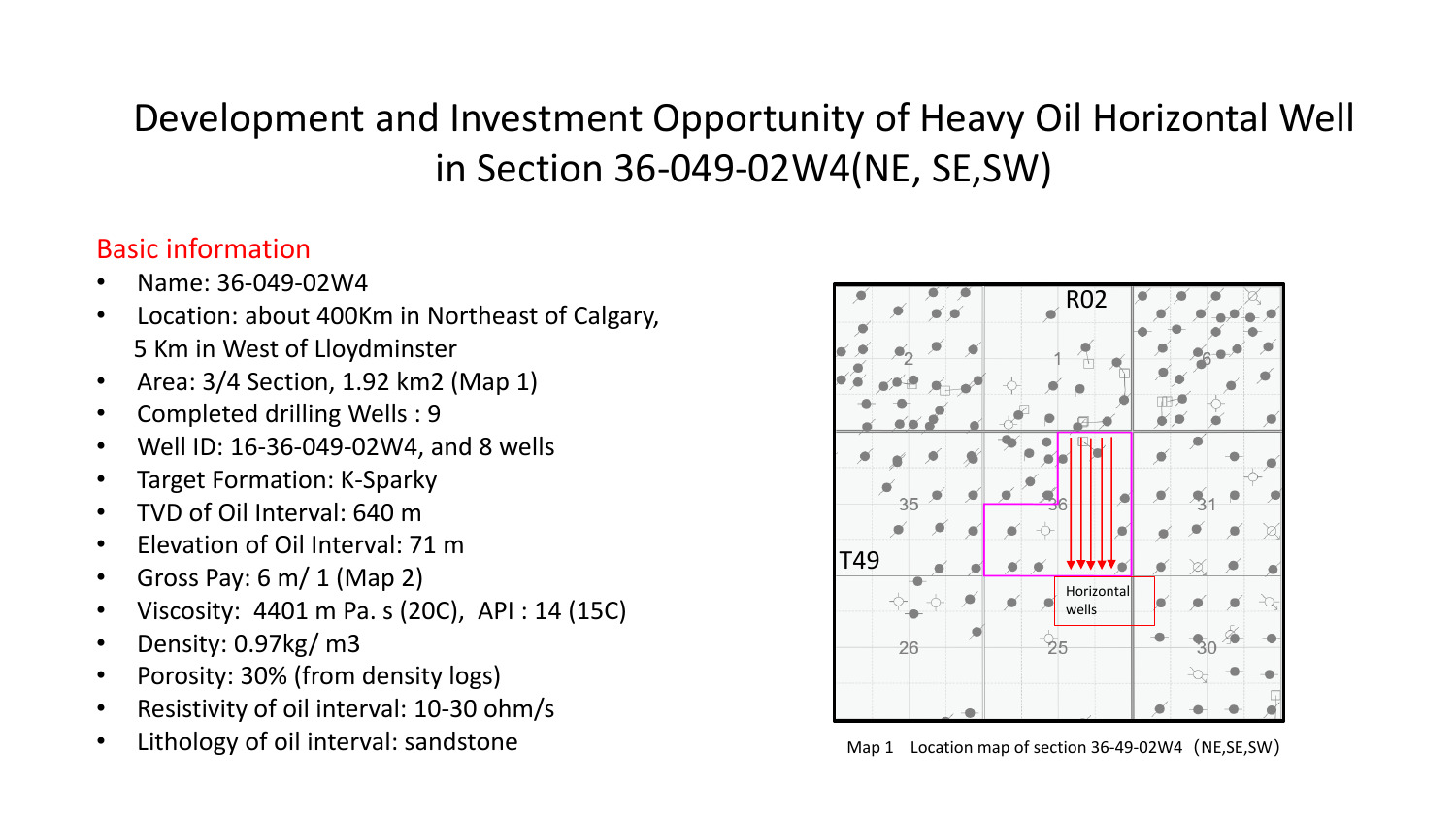## Production data

Cumulative oil production was 6,008 m3 (37810 barrels) from in October 1983 to Dec 1996 in the well 08-36-049-02 W4 (Table 1), and cumulative water production was 1604 m3 ( 10091 barrels) in the well 08-36-049-02 W4. The average oil production of the well 08-36-049-02 W4 was 10 barrels/day in the well 08-36-049-02 W4 in the beginning (Table 1). The production is lower for the vertical wells in the section. The oil production of other wells in the section are similar to the well of 08-36-049-02W4

| <b>K-Sparky</b> |                  |                       |                                |                                       |
|-----------------|------------------|-----------------------|--------------------------------|---------------------------------------|
|                 | ٣m<br>╥╥<br>mb   | N.<br>工工工工<br>啣<br>ЧШ | <b>HILL</b>                    | в<br><b>Service Service</b><br>π<br>л |
|                 | Ho=6m            |                       |                                |                                       |
| 650             | 650 <sub>m</sub> | łШ<br>ЧШТ<br>MIII     | 680<br>TTTII<br>designation of |                                       |
|                 |                  |                       |                                | a<br>ъ<br>The gross pay is 6 m        |

Map 2 16-36-49-02W4

| Report<br>Month | PRD Cal-Day Avg OIL<br>(Bbl/Day) | PRD Cal-Day Avg GAS<br>(Mcf/Day) | PRD Cal-Day Avg WTR<br>(Bbl/Day) | <b>PRD Percent: WTR Cut</b><br>(%) | PRD Ratio: GAS/OIL<br>(Scf/Bbl) | <b>PRD Monthly Hours</b><br>(hrs) |
|-----------------|----------------------------------|----------------------------------|----------------------------------|------------------------------------|---------------------------------|-----------------------------------|
| 10-1983         | 0.00                             | 0.00                             | 0.00                             | 0.00                               | 0.00                            | 696.00                            |
| 11-1983         | 4.66                             | 0.24                             | 0.06                             | 1.33                               | 50.56                           | 720.00                            |
| 12-1983         | 11.90                            | 8.32                             | 0.04                             | 0.34                               | 699.09                          | 744.00                            |
| 1983            | 5.52                             | 2.85                             | 0.03                             | 0.56                               | 249.88                          | 2160.00                           |
| 01-1984         | 10.82                            | 5.70                             | 0.02                             | 0.19                               | 526.44                          | 740.00                            |
| 02-1984         | 12.11                            | 7.92                             | 0.02                             | 0.18                               | 653.71                          | 696.00                            |
| 03-1984         | 14.35                            | 8.20                             | 0.02                             | 0.14                               | 571.50                          | 744.00                            |
| 04-1984         | 9.40                             | 8.12                             | 0.00                             | 0.00                               | 864.33                          | 719.00                            |
| 05-1984         | 11.27                            | 9.57                             | 0.04                             | 0.36                               | 849.36                          | 744.00                            |
| 06-1984         | 12.19                            | 10.36                            | 0.06                             | 0.51                               | 849.99                          | 720.00                            |
| 07-1984         | 8.20                             | 7.18                             | 0.00                             | 0.00                               | 875.12                          | 744.00                            |
| 08-1984         | 14.78                            | 14.13                            | 0.16                             | 1.09                               | 955.87                          | 744.00                            |
| 09-1984         | 7.82                             | 14.13                            | 4.24                             | 35.13                              | 1805.42                         | 720.00                            |
| 10-1984         | 11.16                            | 28.25                            | 0.06                             | 0.54                               | 2530.44                         | 744.00                            |
| 11-1984         | 8.01                             | 10.24                            | 0.04                             | 0.52                               | 1278.09                         | 720.00                            |
| 12-1984         | 10.98                            | 20.39                            | 0.02                             | 0.18                               | 1856.79                         | 744.00                            |

#### Table 1 Production data Section of 08-36-49-02W4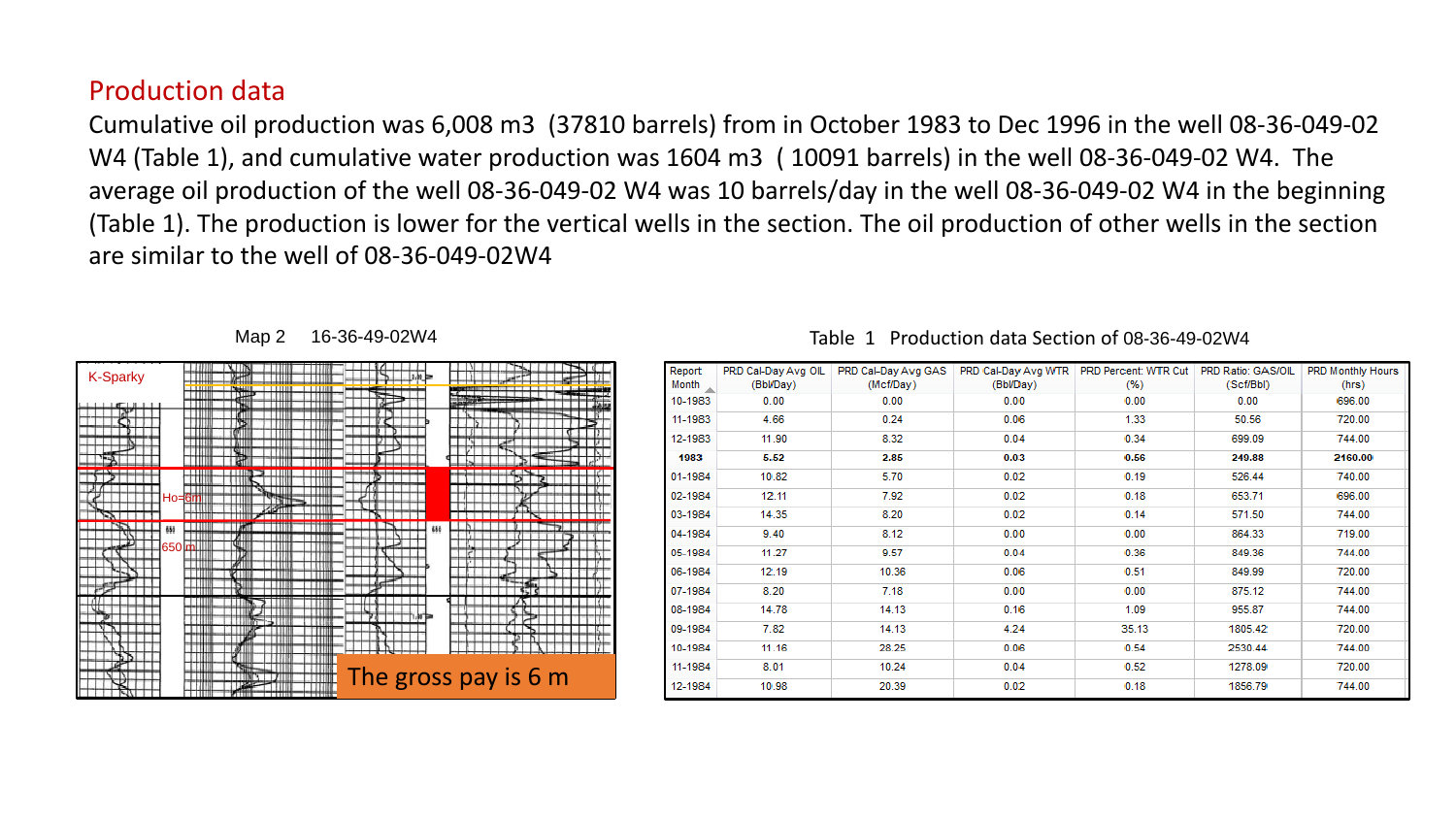## Technology of horizontal well will increase efficiently heavy oil production

- In the past 20 years, horizontal wells have been widely used in heavy oil production in Western Canadian Sedimentary Basin. The techniques of horizontal well plus progressive cavity pump plus slotted liner can efficiently improve the heavy oil production and recovery by expanding the oil displacement area.
- Horizontal wells will be in the same well site, which effectively reduces the costs of drilling, completion, pipelines, facilities, and transportation
- Slotted liner : no perforation
- Associated gas will be used for electrical power and tank heating in the site

## Successful examples in adjacent oil fields for heavy oil horizontal well production

Well 11-04-49-01W4 is about 8.7 km in southeast of well 08-36-49-02W4. The target formation of the well 11-04-49-01 is also K-Sparky (map 3, 4), and its net pay is 3.1 m. Its cumulative oil production was 3,543 m3 (22,295 barrels) from in December 1974 to January 1994 in the Well 11-04-49-01 W4 , and cumulative water production was 5,936 m3 ( 37,338 barrels). The API of the well 11-04-49-01W4 is 13-14. The oil production of this well 11-04-49-01W4 is low (table 2). The oil production is also lower in another 2 wells in the section. However, the oil production horizontal wells is high in the section. Total 14 horizontal wells drilled in the section in 2018 . Cumulative oil production was 79,142 barrels from in Feb 2018 to Feb 2021 in the well 102/01-04-49-01W4, and cumulative water production was 1,604 m3 ( 10,091 barrels). Its average oil production was 125 barrels/day in 2018 (table 3). its average daily water production of 9.5 barrels per day in this well. Significate success in production due to horizontal wells.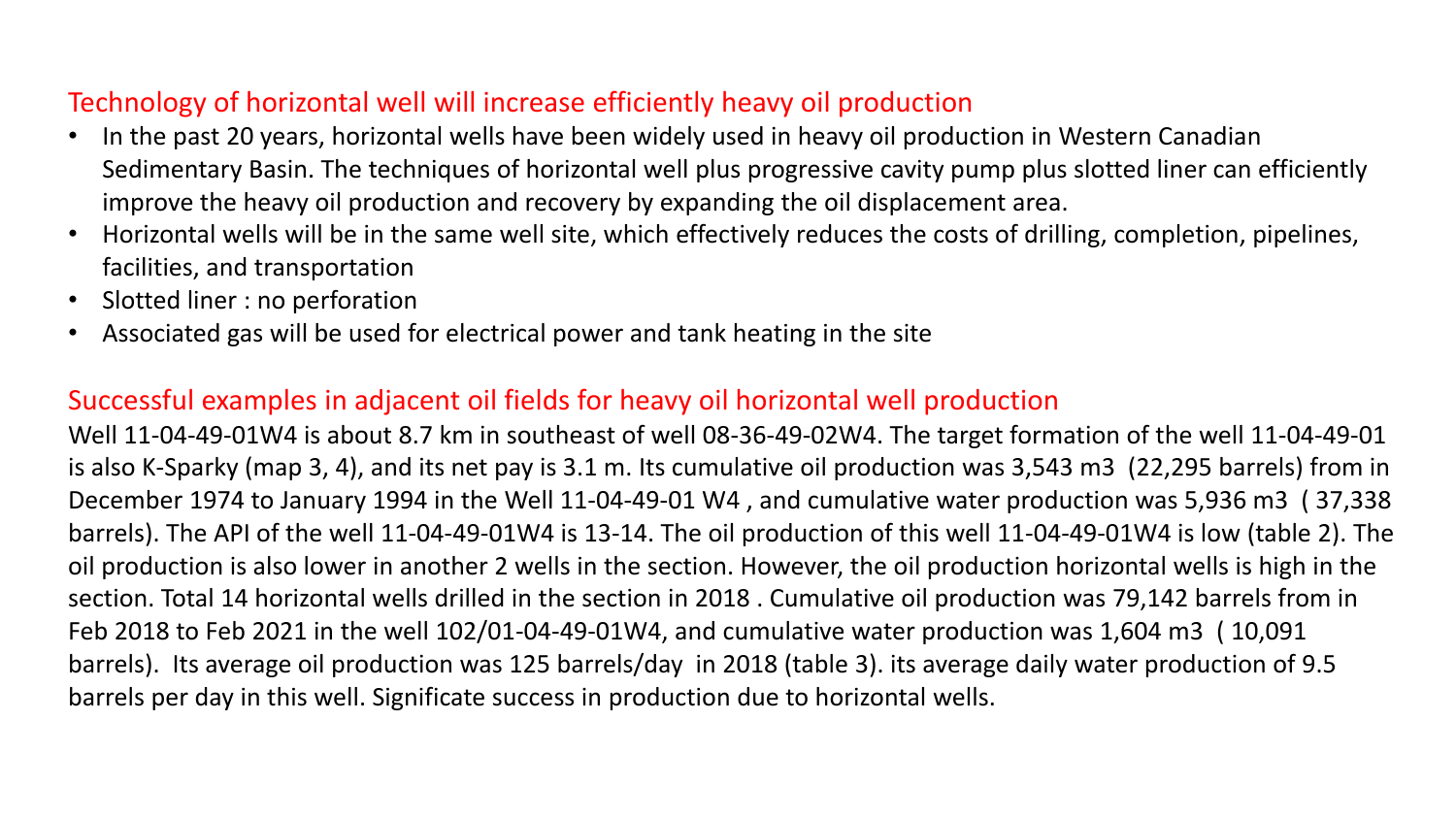#### Map 3 Location of section 04-49-01W4



### Map 4 11-04-49-01W4



### table2 production data 11-04-49-01W4井(vertical well) table3 production data 102/01-04-49-01W4 horizontal wells

| Report  | PRD Cal-Day Avg OIL | PRD Cal-Day Avg GAS | PRD Cal-Day Avg WTR | PRD Percent: WTR Cut | PRD Ratio: GAS/OIL | <b>PRD Monthly Hours</b> |
|---------|---------------------|---------------------|---------------------|----------------------|--------------------|--------------------------|
| Month   | (Bbl/Day)           | (Mcf/Day)           | (Bbl/Day)           | (%)                  | (Scf/Bbl)          | (hrs)                    |
| 12-1974 | 13.84               | 1.37                | 0.20                | 1.45                 | 98.74              | 744.00                   |
| 1974    | 13.84               | 1.37                | 0.20                | 1.45                 | 98.74              | 744.00                   |
| 01-1975 | 11.77               | 1.14                | 0.06                | 0.51                 | 96.76              | 744.00                   |
| 02-1975 | 4.36                | 0.38                | 0.04                | 1.02                 | 86.78              | 648.00                   |
| 03-1975 | 12.06               | 1.14                | 0.10                | 0.83                 | 94.48              | 744.00                   |
| 04-1975 | 0.00                | 0.00                | 0.00                | 0.00                 | 0.00               | 0.00                     |
| 05-1975 | 10.09               | 1.03                | 0.06                | 0.60                 | 101.62             | 744.00                   |
| 06-1975 | 8.83                | 0.94                | 0.10                | 1.17                 | 106.64             | 720.00                   |
| 07-1975 | 12.06               | 1.14                | 0.12                | 1.00                 | 94.48              | 744.00                   |
| 08-1975 | 0.00                | 0.00                | 0.00                | 0.00                 | 0.00               | 0.00                     |
| 09-1975 | 15.69               | 1.53                | 0.17                | 1.06                 | 97.53              | 720.00                   |
| 10-1975 | 7.06                | 0.68                | 0.43                | 5.69                 | 96.76              | 408.00                   |
| 11-1975 | 8.16                | 0.82                | 0.52                | 6.04                 | 100.98             | 720.00                   |
| 12-1975 | 4.43                | 0.46                | 0.32                | 6.84                 | 102.97             | 744.00                   |
| 1975    | 7.88                | 0.77                | 0.16                | 2.06                 | 81.58              | 6936.00                  |

| Report<br>Month | PRD Cal-Day Avg OIL<br>(Bbl/Day) | PRD Cal-Day Avg GAS<br>(Mcf/Day) | PRD Cal-Day Avg WTR<br>(Bbl/Day) | PRD Percent: WTR Cut<br>$(\%)$ | PRD Ratio: GAS/OIL<br>(Scf/Bbl) | <b>PRD Monthly Hours</b><br>(hrs) |
|-----------------|----------------------------------|----------------------------------|----------------------------------|--------------------------------|---------------------------------|-----------------------------------|
| 02-2018         | 118.53                           | 34.56                            | 3.86                             | 3.16                           | 291.55                          | 616.00                            |
| 03-2018         | 70.52                            | 20.62                            | 1.32                             | 1.84                           | 292.38                          | 743.00                            |
| 04-2018         | 88.46                            | 46.62                            | 5.60                             | 5.95                           | 526.98                          | 720.00                            |
| 05-2018         | 194.73                           | 102.64                           | 2.98                             | 1.51                           | 527.08                          | 719.00                            |
| 06-2018         | 196.11                           | 40.38                            | 9.12                             | 4.45                           | 205.89                          | 720.00                            |
| 07-2018         | 185.40                           | 38.39                            | 5.84                             | 3.06                           | 207.07                          | 732.00                            |
| 08-2018         | 155.35                           | 39.99                            | 9.64                             | 5.84                           | 257.38                          | 732.00                            |
| 09-2018         | 122.82                           | 44.73                            | 19.14                            | 13.49                          | 364.22                          | 720.00                            |
| 10-2018         | 60.51                            | 29.73                            | 9.33                             | 13.37                          | 491.34                          | 418.00                            |
| 11-2018         | 91.25                            | 42.26                            | 14.89                            | 14.03                          | 463.14                          | 677.00                            |
| 12-2018         | 98.92                            | 56.39                            | 23.52                            | 19.21                          | 570.05                          | 729.00                            |
| 2018            | 125.69                           | 45.12                            | 9.57                             | 7.81                           | 381.55                          | 7526.00                           |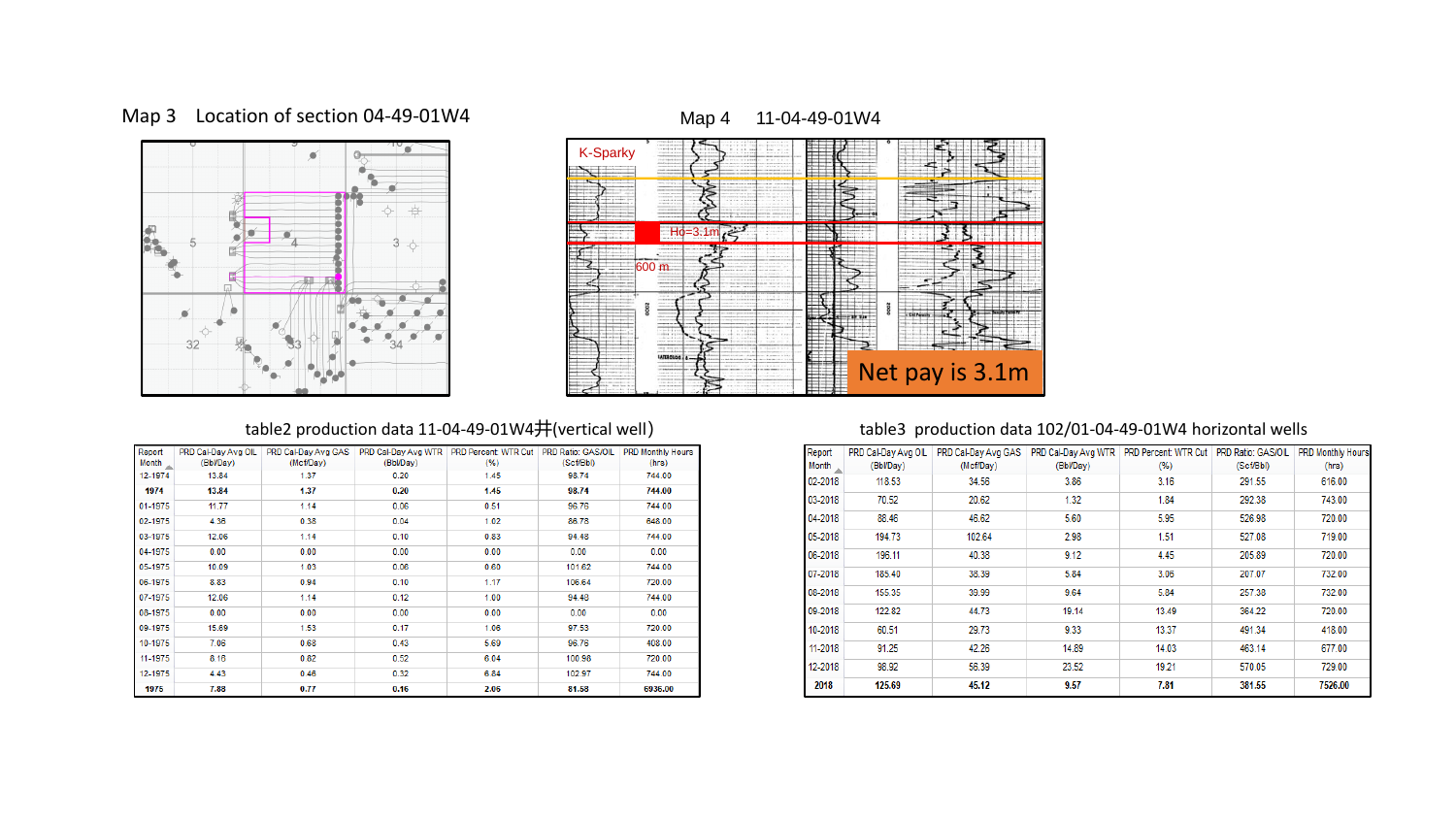## Development plan and investment

- Oil wells: 5 (horizontal oil wells) will be drilled, The well spacing is 100 meters, horizontal length is 1400 meter
- Cost of each well (drilling and completion): 0.6 million
- Total cost of drilling and completion: \$4.0-4.5 million for 5 wells
- Battery for 5 wells: \$0.7 million
- Total cost: \$5.2 million

## Expected income (4 years)

- Oil production per well: 50 barrels/day\* 330 days \* 4years=66,000 barrels
- Oil production for 5 wells: 50 barrels/day \* 330 days \* 4 years \* 5 wells = 330,000 barrels
- Total sales revenue:  $330,000$  \*\$85 / barrel = \$ 28.1 million
- Operating cost: based on \$25 / barrel
- Net profit: 19.80million